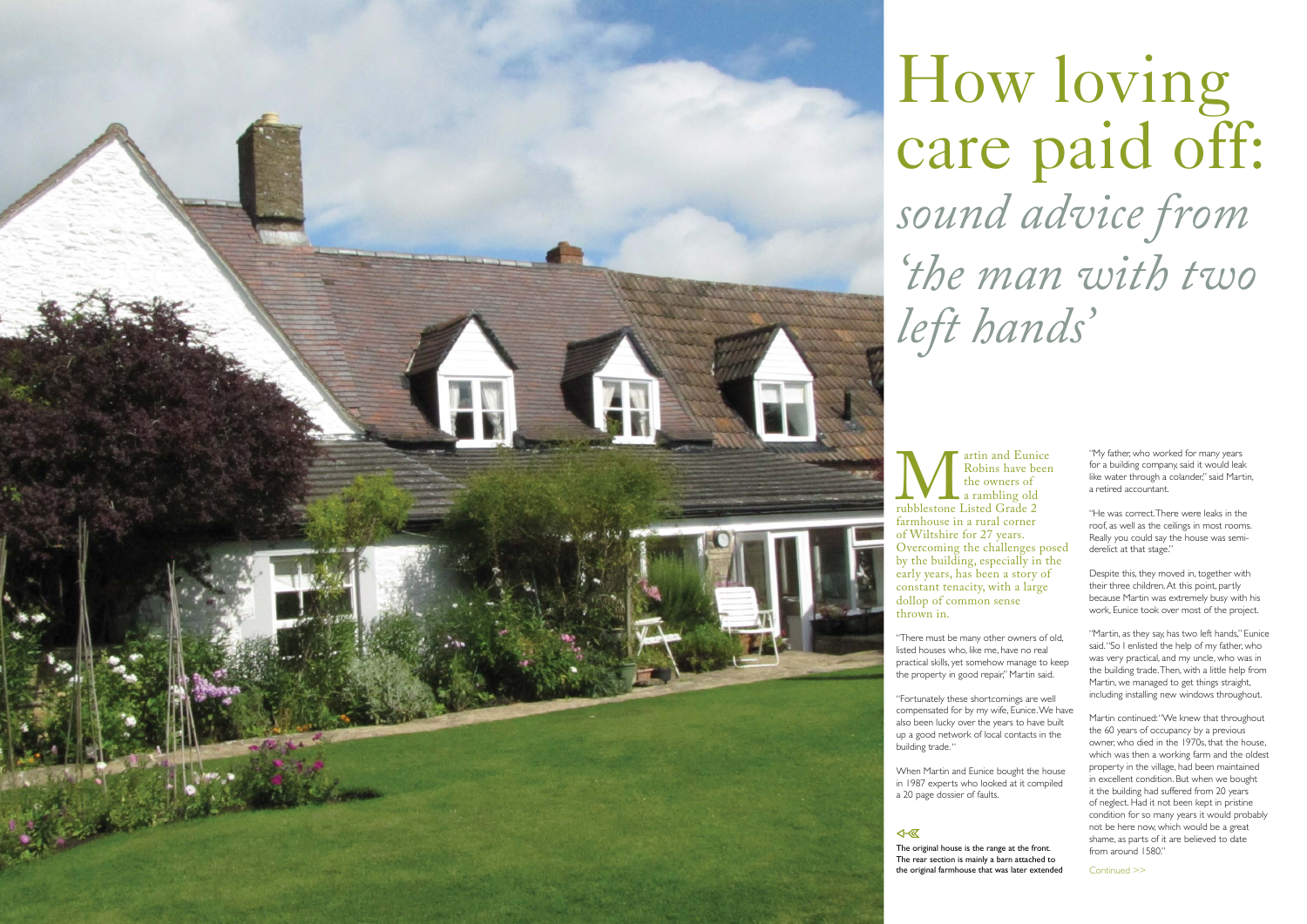The likelihood is that this work took place when the building, which the List Description describes as 17th century, but refronted in the 18th century, received its new, smarter facade.

the weight of the roof as it descends at a

Max was able to rectify the damp problem by replacing a great number of tiles, reconstructing the wall plate, and making new timber sprockets – wooden devices attached to the end of the rafters altering the roof to a shallower pitch – and ensuring there was a good roof overhang to enable the rainwater to clear the building.

and was not very worried, but in the very wet and were obviously designed to help take Max to look into the roof. He found evidence shallower pitch towards the eaves. Late in 2013 a crisis arose. "We had for some years been suffering from a lot of downstairs damp at the front of the house," Martin continued. "I had thought it was rising damp winter last year when it got very bad I asked of a great deal of wet getting in."

find help for us. Then since he retired, and worked constantly with Max and his team. We created the swimming pool, rebuilt the double garage, largely in stone, redesigned the entrance to the driveway, built a courtyard wall, created the roof garden, and installed the balustrading and spiral staircase."

keep the building dry and well-maintained, and especially during the last eight years, I have So for the first 13 years they managed to the outbuildings safe. Then in 2000 Max Hayes, a joiner and estimator whom the Robinses had known for many years, retired from the building company where had worked for all his life.

> Max continues the story: "The annual checks had failed to reveal that the damp was descending, coming through the roof tiles, which were at a shallow pitch over the wallplate and there was capillary action at the eaves, causing water to flow backwards and seep down the rubble infill between the two skins of the front wall."

 $\triangle$  This is the room from which Martin and Eunice descend for their many swims during most seasons of the year

In the roof Max also noted the evidence of former purlins at the front of the building that had for some reason been removed, possibly at the same time as the installation of newer timbers that thrust outwards

"Since then we have been very fortunate to have the constant services of Max and have been very reliant on him to help us maintain the property and enjoy living in it so much," Martin said.

"Until I retired nine years ago I was working as a director of a leading Cotswolds-based stone company, working for up to 14 hours a day all over the country. So I could see a lot of parts of our old stone building I would like to have had repaired and updated, but had very little time to do much about it."

For most of that period it was a case of constant maintenance. "We had a yearly inspection by a surveyor, and I reckon that within a few years the dossier of faults was down to about one page," Martin said.

"When anything needed doing I usually contacted Max, whom I worked with when I was an accountant for a large local building company 35 years ago, and he was able to







The gap in the roof beam where there was previously a purlin gives rise to the theory that this was removed when the front of the house was remodelled – probably in the 18th century

Martin and Eunice were told by a previous inhabitant that the beam above was originally a ship's timber

Continued >>

## ADVERTISING SPACE